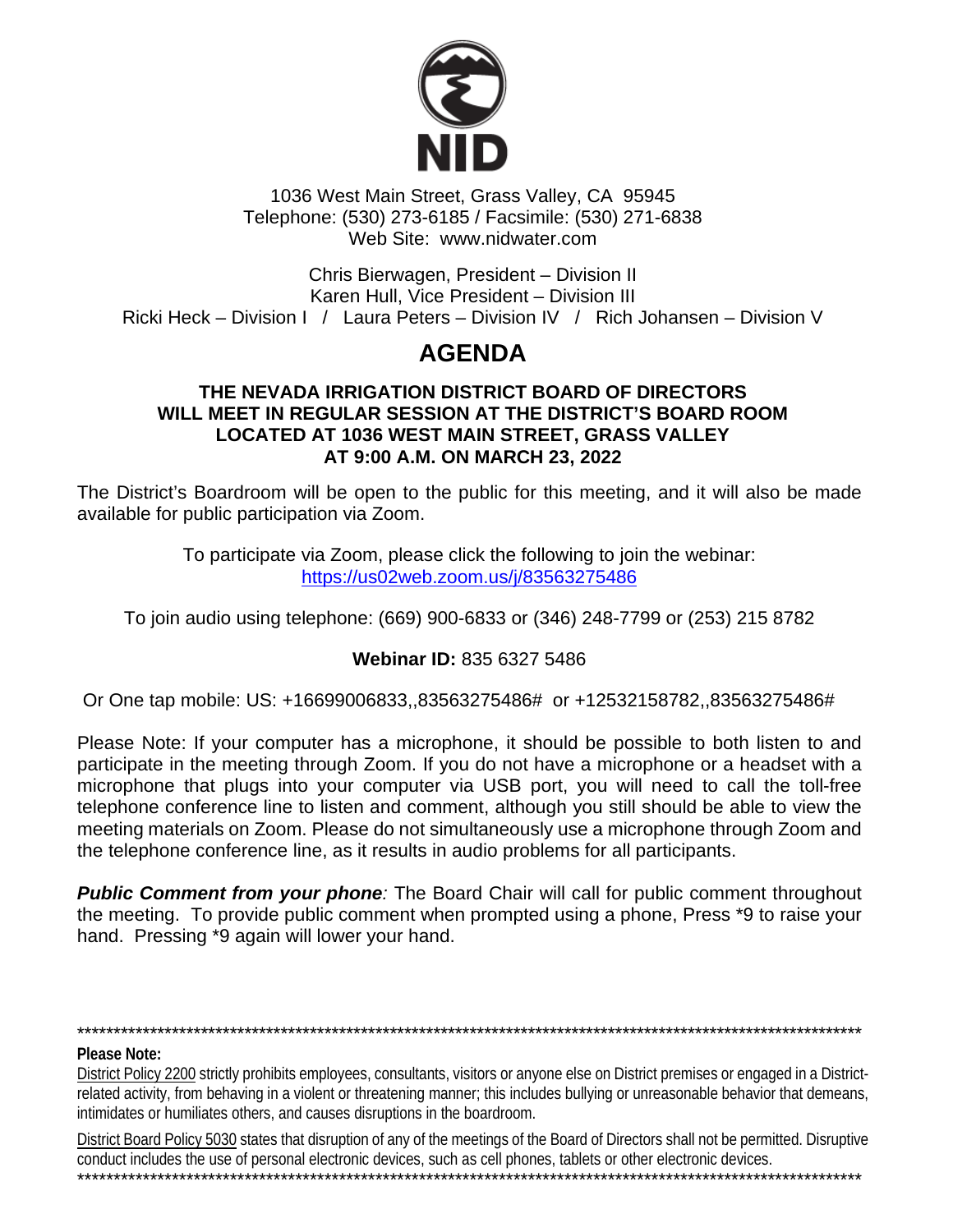### **STANDING ORDERS**

- Call the Meeting to Order
- Pledge of Allegiance
- Roll Call

**\* \* \***

### **PUBLIC COMMENT ON ITEMS NOT ON THE AGENDA \***

Please limit comments to three (3) minutes per person

**\* \* \***

### **CONSENT AGENDA**

- 1. Approve [the Minutes](https://www.nidwater.com/files/c13b0b112/03232022_BOD_Item_1.pdf) of the special meeting on March 8, 2022
- 2. AB 361 Compliance [Brown Act/Covid-19 Teleconference and Remote Meeting](https://www.nidwater.com/files/c93031525/03232022_BOD_Item_2.pdf)  [Requirements:](https://www.nidwater.com/files/c93031525/03232022_BOD_Item_2.pdf) Adopt Resolution 2022-14 - Re-Authorizing Remote Meetings Consistent with AB 361
- 3. **[Hemphill Movie:](https://www.nidwater.com/files/9e53318a6/03232022_BOD_Item_3.pdf)** Approve a funding contribution of \$5,000 for a movie production of the Hemphill Dam
- 4. [Rio Bravo Purchase & Sale Agreement:](https://www.nidwater.com/files/572d0aca9/03232022_BOD_Item_4.pdf) Approve the High Hazard Zone Fuel Purchase and Sale Agreement with Rio Bravo and authorize the General Manager, or designee, to execute the appropriate documents
- 5. [District Policy 3035 –](https://www.nidwater.com/files/3b63abf8b/03232022_BOD_Item_5.pdf) Investments: Adopt Resolution No. 2022-15 Updates to Administrative Policy 3035 – Investments
- 6. [Rescinding Standing Committee Related Policies:](https://www.nidwater.com/files/76e1ec693/03232022_BOD_Item_6.pdf) Adopt Resolution No. 2022-16 Rescinding Standing Committee Related Policies, and approve updates to Rules and Regulations as needed to remove references to Standing Committees
- 7. [Updating District Policy 5060 -](https://www.nidwater.com/files/962c8c8d0/03232022_BOD_Item_7.pdf) Minutes of Board Meetings: Adopt Resolution No. 2022-17 - Updating Administrative Policies Pertaining to Minutes of Board Meetings
- 8. [Warrants, Projects and Facilities Report, and Investment Report:](https://www.nidwater.com/files/d63b05eb7/03232022_BOD_Item_8.pdf) Ratify the issuance of warrants by receiving and filing the check registers, Project and Facility Report, and Investment Transaction Report for the period February 19 to March 4, 2022

### **GENERAL ORDERS**

- 9. [Job Description and Staffing Changes:](https://www.nidwater.com/files/9bc3f3ce2/03232022_BOD_Item_9.pdf) Adopt Resolution No. 2022-18 Job Description and Staffing Changes (Attachment A) approving the following:
	- 1. Addition of two job descriptions
	- 2. Addition of 1.00 full-time equivalent Administrative Analyst I/II to the Hydroelectric **Department**
	- 3. Deletion of 1.00 full-time equivalent Management Assistant to the Hydroelectric Department upon vacancy of the position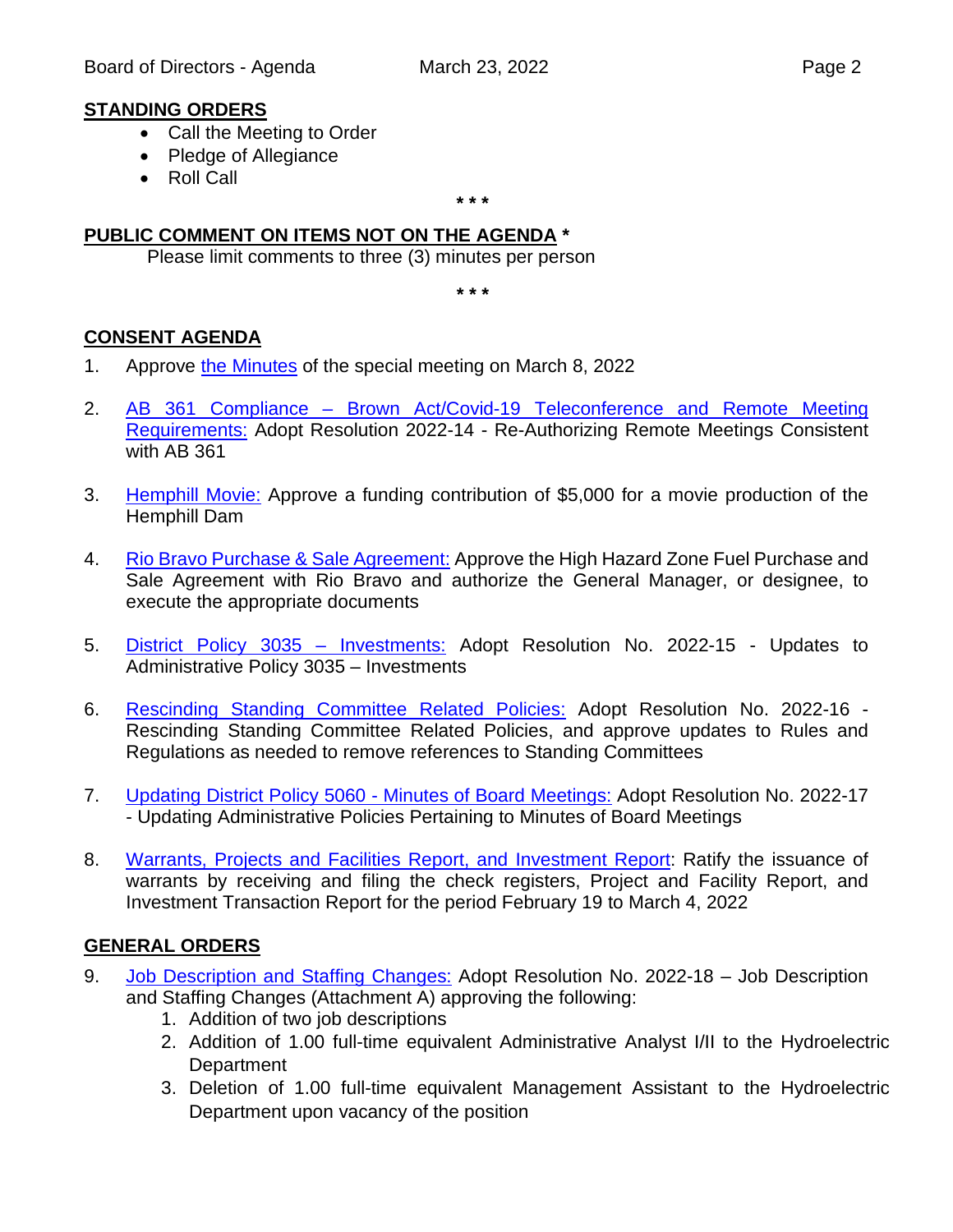- 10. [Adopt and Approve Position/Compensation Schedule –](https://www.nidwater.com/files/62b249dd8/03232022_BOD_Item_10.pdf) 2022 and Requirement for Publicly [Available Pay Schedule:](https://www.nidwater.com/files/62b249dd8/03232022_BOD_Item_10.pdf) Adopt Resolution No. 2022-19 - 2022 Position/Compensation Schedule, effective March 23, 2022
- 11. [District Financed Waterline Extension Program:](https://www.nidwater.com/files/d6588af80/03232022_BOD_Item_11.pdf) Review and discuss the District Financed Waterline Extension program, and direct staff as necessary
- 12. [Temporary Service Location Program:](https://www.nidwater.com/files/ed6a19dfe/03232022_BOD_Item_12.pdf) Review and discuss the Temporary Service Location program, and direct staff as necessary
- 13. [Conference Participation:](https://www.nidwater.com/files/ca7f347a3/03232022_BOD_Item_13.pdf) Workshop discussion regarding Board Member conference participation in 2022 and provide direction as appropriate
- 14. [Draft Revision of District Policy 3100 -](https://www.nidwater.com/files/b10d90401/03232022_BOD_Item_14.pdf) Budget Amendments: Provide feedback regarding proposed revisions to District Policy 3100 – Budget Amendment Authority Levels
- 15. [USFS Owned Campgrounds:](https://www.nidwater.com/files/ab997aa8e/03232022_BOD_Item_15.pdf) Receive a status update on the expiration of the Special Use Permit for Campground and Related Granger-Thye Concessions (Special Use Permit) between the United States Department of Agriculture, Forest Service (USFS) and the District

**\* \* \***

# **GENERAL MANAGER'S REPORT:**

The General Manager will provide a report on current activities within the District of interest to the public and the Board. Items to be discussed by the General Manager will be conditions of current water supply and water sales, legislative or regulatory items of interest not yet requiring action, and public affairs activities occurring within the District directly or indirectly involving District operations.

**\* \* \***

#### **BOARD OF DIRECTORS' ITEMS / REPORTS:**

Directors may provide brief reports on meetings, conferences, and seminars attended by the Directors of interest to the District and the public. Directors may also report on community comments and activities of interest.

**\* \* \***

#### **ADJOURN**

The next regular meeting of the Board of Directors will be held on **April 13, 2023, 2022 at 9:00 a.m.** at the District's Business Center located at **1036 West Main Street, Grass Valley, California.**

Next NID Resolution No. 2022-14 Next NID Ordinance No. 2022-01